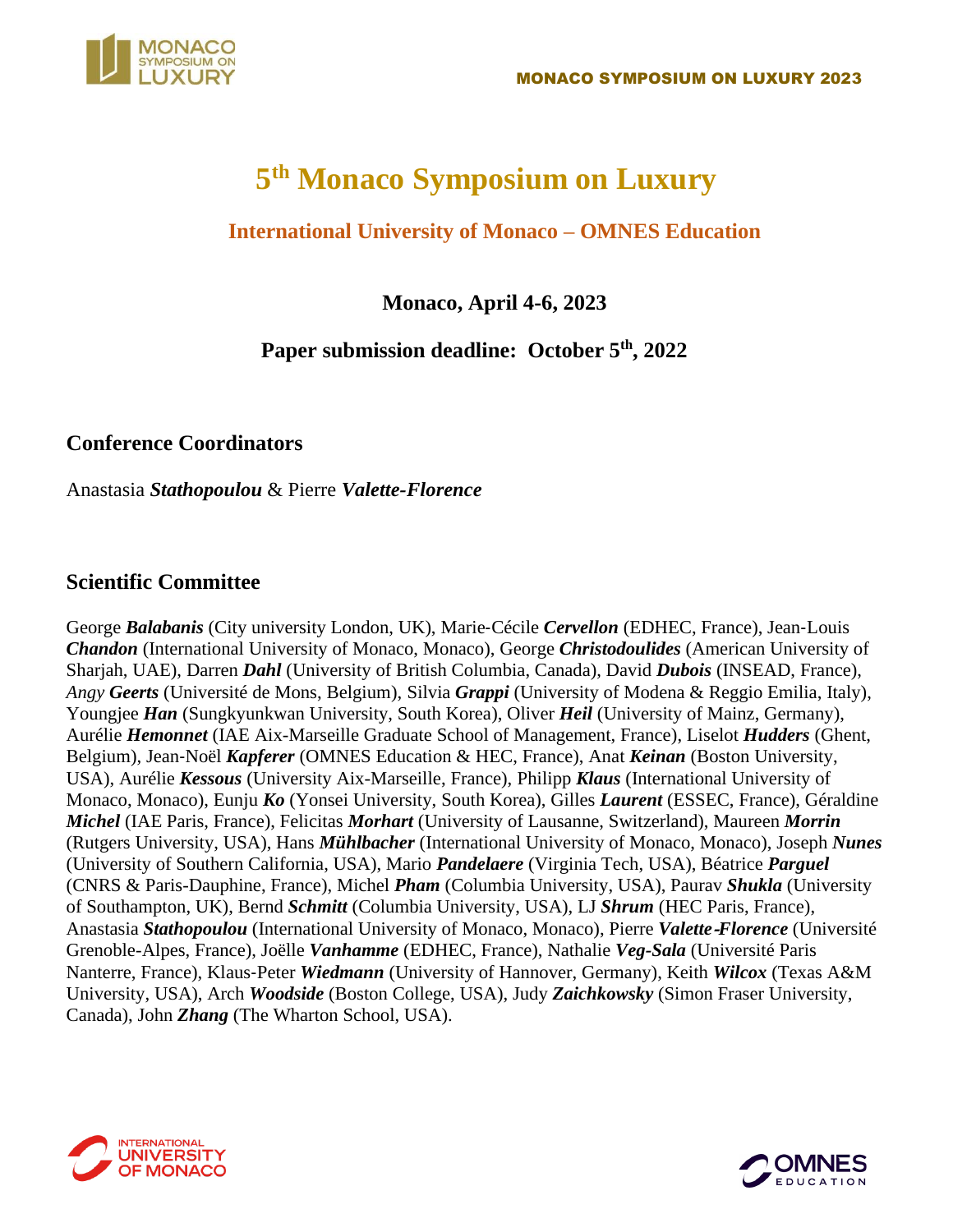

#### **Topics**

Since 2000, we have observed a very strong growth in the sales of the Luxury sector. At the same time, the number of academic articles devoted to Luxury has increased exponentially. Accordingly, the objective of the fifth edition of the biennial Monaco Symposium on Luxury is to advance knowledge on luxury marketing by bringing together international scholars from different disciplines and top-level practitioners working in the field of luxury from all over the world. The formal program comprises both academic sessions with academic research papers and one business-oriented session with presentations open to academics as well as consultants and business managers. In addition to this formal program, a friendly and informal atmosphere of exchange between academics and practitioners characterizes the Symposium. In that spirit, each academic paper will be given a full 30 minutes for presentation in order to facilitate exchanges between participants and allow ample time for questions from and interactions with academics and managers.

We invite papers from academics of all disciplines and from practitioners with experience and points of view on luxury. Papers may be based on, but are not limited to, the following:

- Luxury in the digital age
- Customization and digital innovation for luxury brands
- Contribution of technology to luxury goods and services
- Social media and luxury
- New concepts to better understand luxury consumers: psychology and social interactions
- The growing importance of experience in luxury
- Premium vs. luxury, downward extensions, democratization, masstige
- Cross-cultural consumer segmentations for luxury
- Brand personality, consumer personality, media personality
- Luxury for different age cohorts
- Generativity in luxury
- Counterfeiting from the consumer side
- Managing luxury brands: brand equity, personality, extensions, etc.
- Hyper luxury, upward extensions
- Luxury: global vs. local strategies
- Balancing tradition and innovation for luxury
- Luxury and sustainable development
- Social responsibility in the luxury industry
- Luxury communication: traditional media and digital innovation
- Managing counterfeiting from the brand side
- Customer relationship management for luxury brands
- Celebrity endorsement and sponsorship
- Pricing luxury
- New concepts in luxury retailing
- New modes of acquisition and disposal for luxury products
- Sensory Luxury Branding
- Sustainable Luxury
- Fashion and luxury
- Luxury fashion in the digital age



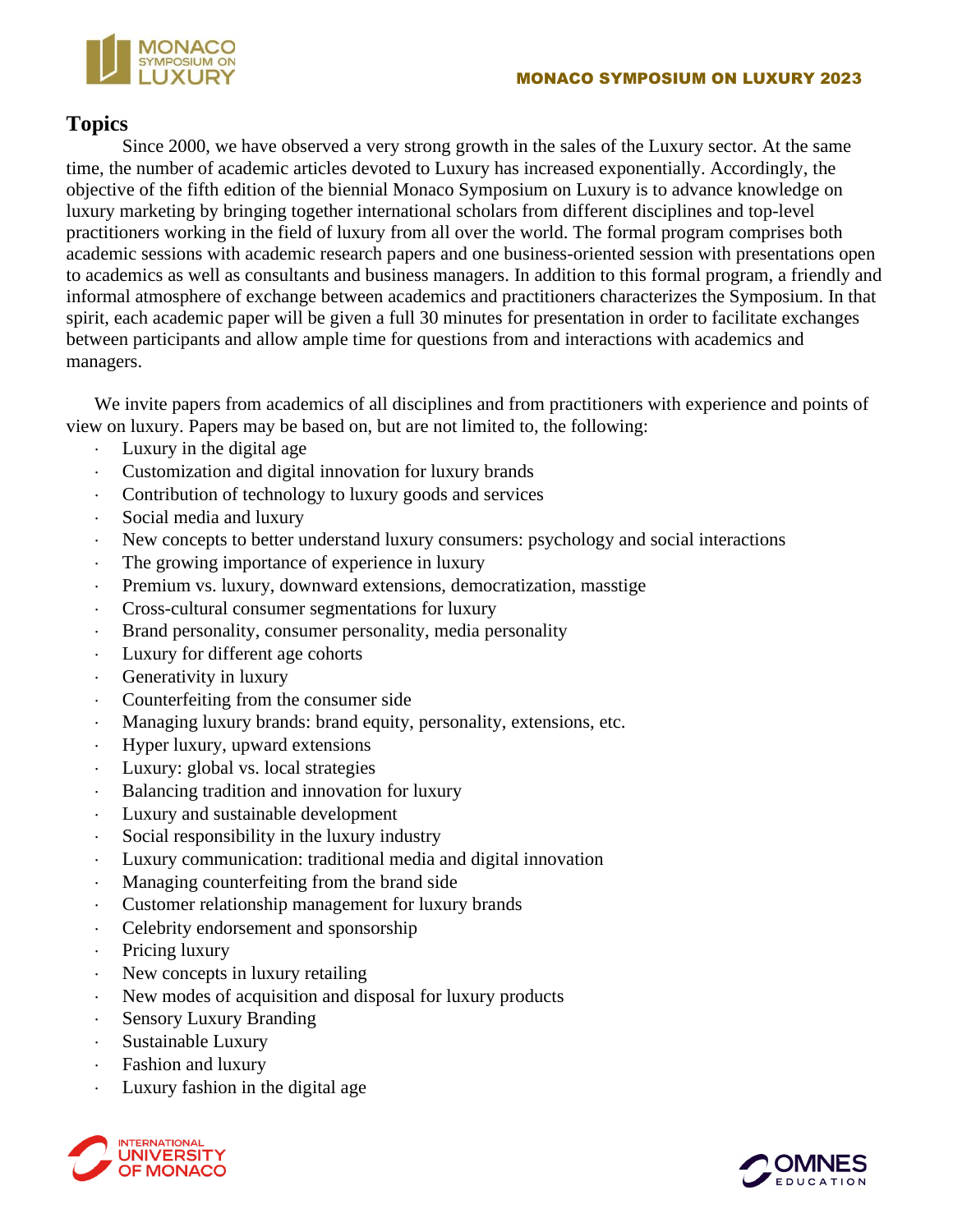

- Managing luxury fashion brands
- Luxury fashion and sustainable development
- Celebrity endorsement and sponsorship for luxury fashion
- Pricing luxury fashion
- New modes of acquisition and disposal for luxury fashion products

## **Reviewing procedure**

#### **Papers must be submitted before October 5 th , 2022.**

We call for original papers, written in English. Papers will be selected based on *two double- blind reviews* (from members of the Scientific Committee and from ad hoc reviewers). Authors will be notified **by the mid of December 2022** as to the acceptance of their manuscripts.

Authors have two formats for submission to the Symposium:

- Either a *short up to 10 pages extended abstract*, plus a title page and abstract page: the first page will be reserved for the title, the name of the author(s) and the address (including e-mail); the second page will contain the title, a summary (200 words maximum) and key words. References and format will follow the *APA style*. The abstract should be double spaced (MS Word, A4 paper, 2.5 cm or 1 inch margin on all sides, Times, 12 points).
- *Full paper, should not exceed 25 pages*, double spaced, including appendices, tables (within the text), and references (MS Word, A4 paper, 2.5 cm or 1 inch margin on all sides, Times, 12 points), not counting title and abstract pages. References and format will follow the *APA style*.

**E-mail submission only**: please send your submission to **the conference's email address** as well as to **both conference's coordinators** as an attachment, naming your file as follows: full last name of the first author and an abbreviated title (e.g. name-title.docx):

> **[symposiumonluxury@omneseducation.com](mailto:symposiumonluxury@omneseducation.com) [astathopoulou@monaco.edu](mailto:astathopoulou@monaco.edu) [pvalette@grenoble-iae.fr](mailto:pvalette@grenoble-iae.fr)**

Authors keep the full copyright on their text. Since authors keep the copyright, they are free to submit their paper for publication in any journal of their choice.

## **Key dates:**

Deadline for paper submission: **October 5th, 2022** Notification to the authors: **by the mid of December, 2022** Early bird online registration: until **January 31st, 2023** Latest online registration: **March 31st, 2023**